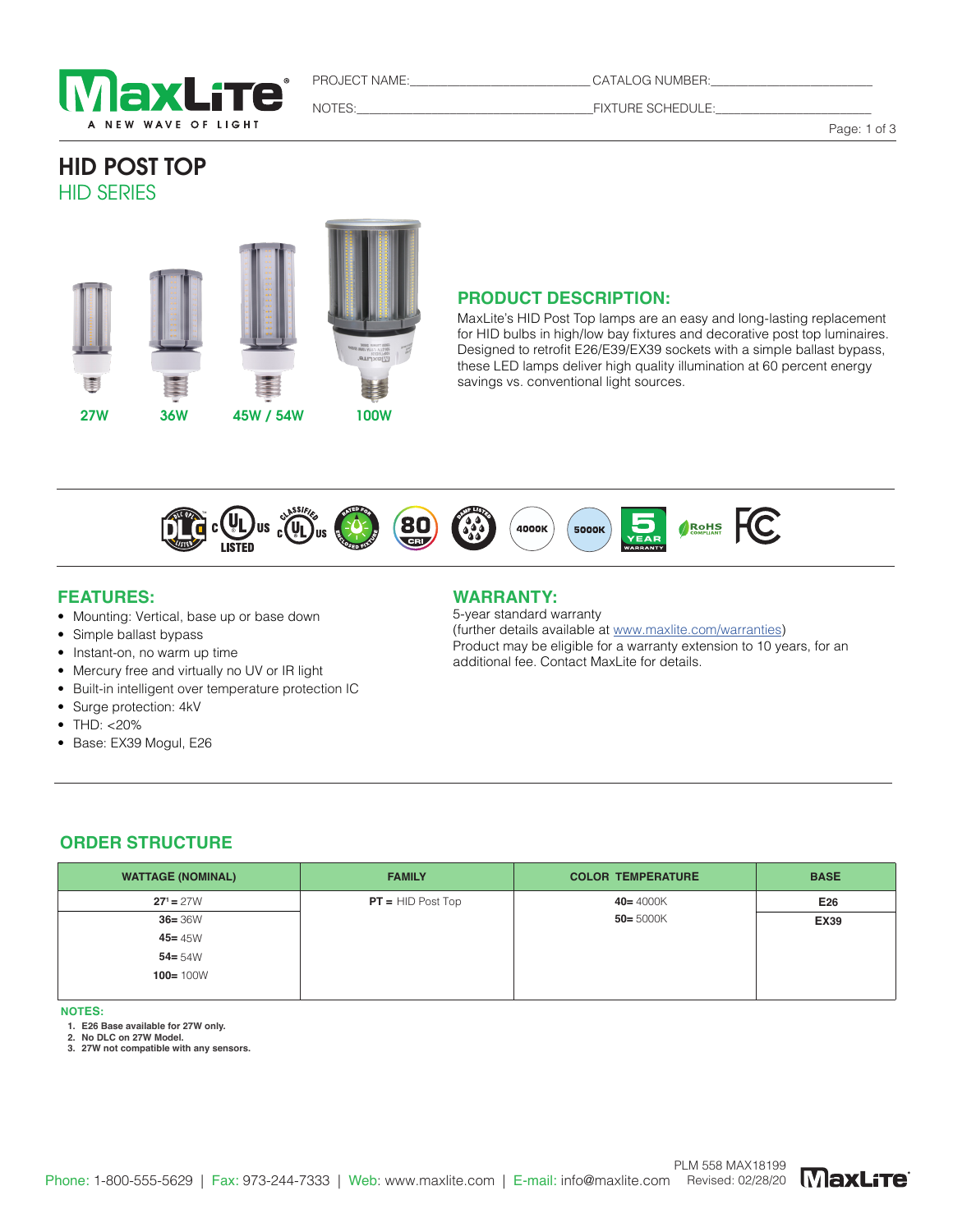

## **STOCKED ITEMS**

| <b>ORDER CODE</b> | <b>MODEL NUMBER</b> | DLC#         | <b>QTY IN MASTER CARTON</b> |  |
|-------------------|---------------------|--------------|-----------------------------|--|
| 14102035          | 27PT40E26           | N/A          |                             |  |
| 14102034          | 27PT50E26           | N/A          |                             |  |
| 14102037          | 36PT40EX39          | PL8EWGDGDC3T |                             |  |
| 14102036          | 36PT50EX39          | PL7ORAME3GO2 | 16                          |  |
| 14102039          | 45PT40EX39          | PL904U65M1HC |                             |  |
| 14102038          | 45PT50EX39          | PLLBW4UEULMW |                             |  |
| 14102041          | 54PT40EX39          | PLK64DDO7BY9 |                             |  |
| 14102040          | 54PT50EX39          | PLAV04QGJ6WJ |                             |  |
| 14102043          | 100PT40EX39         | PL5J74LJZ7J6 | 6                           |  |
| 14102042          | 100PT50EX39         | PL3GVYB80MS5 |                             |  |

| <b>SPECIFICATIONS</b>                |                                | 27PTxxE26                                                 | 36PTxxEX39      | 45PTxxEX39 | 54PTxxEX39  | 100PTxxEX39 |  |
|--------------------------------------|--------------------------------|-----------------------------------------------------------|-----------------|------------|-------------|-------------|--|
| <b>ITEM</b>                          | <b>SPECIFICATION</b>           | <b>DETAILS</b>                                            |                 |            |             |             |  |
| <b>GENERAL</b><br><b>PERFORMANCE</b> | Input Power (W)                | <b>27W</b>                                                | 36W             | 45W        | 54W         | 100W        |  |
|                                      | Replacement                    | 100W MH                                                   | 150W MH         | 175W MH    | 200-250W MH | 400W MH     |  |
|                                      | Lumens Delivered (Im)          | 3,900 lm                                                  | 5,400 lm        | 6,750 lm   | 8,100 lm    | 15,000 lm   |  |
|                                      | Efficacy (Im/W)                | 144 lm/W                                                  | 150 lm/W        |            |             |             |  |
|                                      | CRI                            | >80                                                       |                 |            |             |             |  |
|                                      | Color Temperature (K)          | 4000K and 5000K                                           |                 |            |             |             |  |
|                                      | L70 Lumen Maintenance* (hours) | 50,000 Hrs.                                               |                 |            |             |             |  |
| <b>ELECTRICAL</b>                    | Power Factor                   | $\geq 0.9$                                                |                 |            |             |             |  |
|                                      | Input Voltage                  | 120-277V                                                  |                 |            |             |             |  |
|                                      | Rated to Enclosed Fixture      | Yes                                                       |                 |            |             |             |  |
| <b>PHYSICAL</b>                      | <b>Operating Temperature</b>   | $-40^{\circ}$ F - 140°F                                   |                 |            |             |             |  |
|                                      | Base Type                      | <b>EX26</b>                                               | <b>EX39</b>     |            |             |             |  |
|                                      | Certifications                 | FCC, cULus Listed, cULus Classified, RoHS Compliant, LM80 |                 |            |             |             |  |
| <b>QUALIFICATION</b>                 | Design Lights Consortium       | N/A                                                       | DLC Listed 4.4* |            |             |             |  |
|                                      | Material Usage                 | no mercury                                                |                 |            |             |             |  |
|                                      | Environment                    | Damp                                                      |                 |            |             |             |  |
|                                      | Warranty                       | 5 year standard warranty                                  |                 |            |             |             |  |

**NOTE:**

**\* 27W is not DLC Listed.**